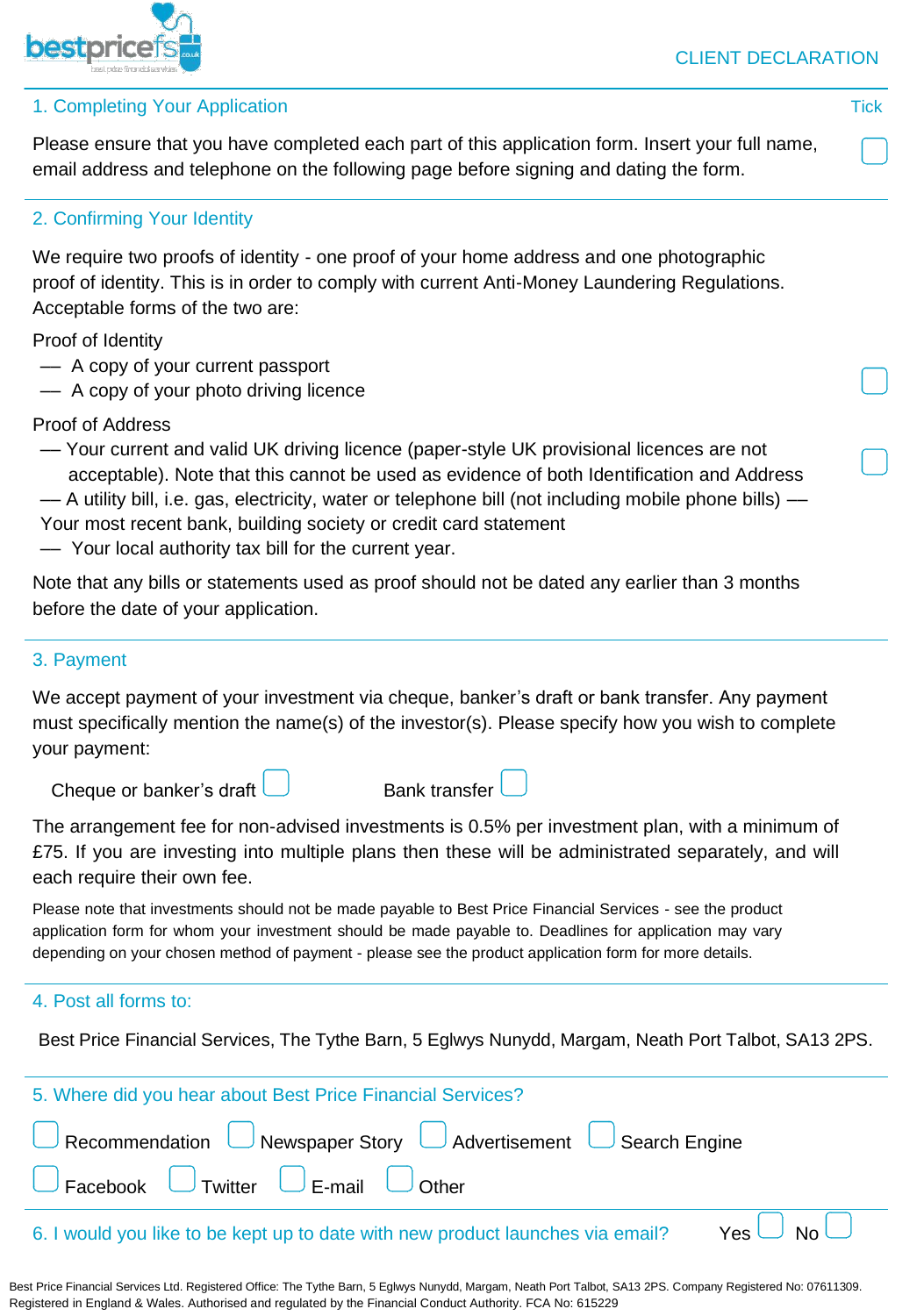

# APPROPRIATE ASSESSMENT QUESTIONS

### 1. Client name: Telephone No:

Email address: Investment amount:

Product name:

|           | 2. Questions                                                                                                                                                                                                                                                                                                               | Yes: | <b>No</b> |
|-----------|----------------------------------------------------------------------------------------------------------------------------------------------------------------------------------------------------------------------------------------------------------------------------------------------------------------------------|------|-----------|
| $\bullet$ | Have you received any advice from Best Price Financial Services which has helped you choose<br>this investment?                                                                                                                                                                                                            |      |           |
| $\bullet$ | Are you aware that most Structured Investment products do not have FSCS coverage, meaning that<br>your original capital is at risk to failure of the relevant counterparty?                                                                                                                                                |      |           |
| $\bullet$ | Are you aware that any growth or income produced by this investment is ultimately linked to the<br>performance of the underlying index, equities, or basket of commodities?                                                                                                                                                |      |           |
| $\bullet$ | Are you aware that, as with all Structured Products, if the relevant index or indices fall to below the pre-<br>determined safety levels you may lose some or all of your investment?                                                                                                                                      |      |           |
| $\bullet$ | Are you aware that there is no direct investment in the shares of the index or indices relevant to the<br>plan, and the plan will not receive dividends from the participating companies? This means that the<br>returns of the plan could be lower than if you invested directly in the individual shares of the indices. |      |           |
| $\bullet$ | Are you aware that the tax position on maturity might not be advantageous to you at the time?                                                                                                                                                                                                                              |      |           |
| $\bullet$ | Are you aware that if you redeem your investment before the end of the Plan Term, you may get back<br>less than the amount you originally invested?                                                                                                                                                                        |      |           |

### 3. Past Investment Experience

It is important that investors understand how Plans work and are satisfied that they meet their investment objectives. Without providing individual advice it can be difficult to categorise an investor's knowledge and understanding but to ensure that the Plan meets your needs we append below various attributes for different types of investors; please select the category appropriate to you:

#### **Basic Investor**

- You have a basic knowledge of relevant financial instruments a basic investor can make an informed investment decision based on the regulated and authorised documentation or with the help of basic information provided.
- You have no financial industry experience, i.e. suited to a first time investor requiring Financial Advice

#### **Educated/Informed Investor**

- You have an average knowledge of relevant financial products an informed investor can make an informed investment decision based on the regulated and authorised documentation, together with knowledge and understanding of the specific factors/risks highlighted within them only.
- You have some financial industry experience

#### **Advanced/Sophisticated Investor**

- You have a high level of knowledge & experience of relevant financial products and transactions and a good ability to understand complex financial products.
- You have financial industry experience; have invested in/hold a number of varied investments (including higher risk and complex investments); have frequent trading activity; have a high level of investable assets.

| Have you invested in Structured Products before? $Y \cup N$ |                                                                                                              |
|-------------------------------------------------------------|--------------------------------------------------------------------------------------------------------------|
| If so, how much were you charged for this service?          |                                                                                                              |
| Who did you arrange this investment with?                   |                                                                                                              |
|                                                             | Would you be interested in a free initial consultation from our advisory branch Best Price Advice? Y       N |